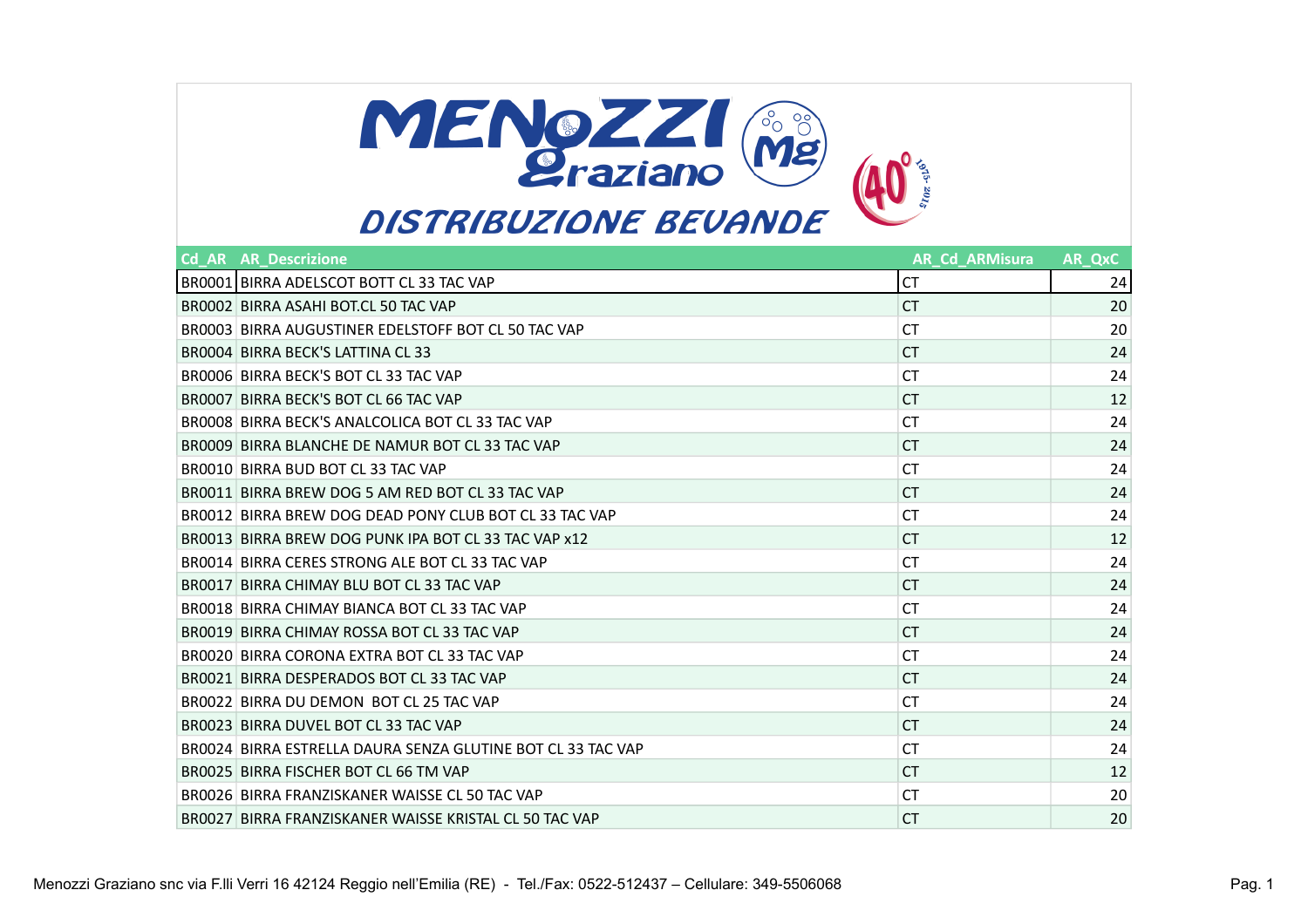

| <b>Cd AR AR Descrizione</b>                           | <b>AR Cd ARMisura</b> | AR QxC |
|-------------------------------------------------------|-----------------------|--------|
| BR0028 BIRRA FRANZISKANER WAISSE DUNKEL CL 50 TAC VAP | СT                    | 20     |
| BR0029 BIRRA GUINNESS ORIGINAL LATTINA CL.33          | CT.                   | 24     |
| BR0030 BIRRA GUINNESS ORIGINAL BOT CL.33 TAC VAP      | СT                    | 24     |
| BROO33 BIRRA HEINEKEN LATTINA CL.33                   | СT                    | 24     |
| BR0034 BIRRA HEINEKEN BOT CL.33 TAC VAP               | СT                    | 24     |
| BR0035 BIRRA HEINEKEN BOT CL.66 TAC VAP               | СT                    | 15     |
| BR0037 BIRRA HOEGAARDEN BLANCHE BOT CL.33 TAC VAP     | СT                    | 24     |
| BROO38 BIRRA ICHNUSA BOT CL.33 TAC VAP                | СT                    | 24     |
| BR0039 BIRRA ICHNUSA BOT CL.66 TAC VAP                | СT                    | 15     |
| BR0044 BIRRA LA CHOUFFE BOT CL 33 TAC VAP             | СT                    | 24     |
| BR0045 BIRRA LA CHOUFFE BOT CL 75 TAC VAP             | СT                    | 12     |
| BR0046 BIRRA LEFFE BLONDE BOT CL 33X24 TAC VAP        | СT                    | 24     |
| BR0048 BIRRA MC.FARLAND RED BOT CL 33X24 TAC VAP      | СT                    | 24     |
| BR0049 BIRRA MC CHOUFFE BRUNE BOT CL 33 TAC VAP       | <b>CT</b>             | 24     |
| BR0050 BIRRA MENABREA BIONDA CL. 33 TAC VAP           | СT                    | 24     |
| BR0051 BIRRA MENABREA BIONDA CL. 66 TAC VAP           | СT                    | 15     |
| BR0052 BIRRA MENABREA AMBRATA CL. 33 TAC VAP          | <b>CT</b>             | 24     |
| BR0053 BIRRA MORETTI CL. 33 TAC VAP                   | СT                    | 24     |
| BR0054 BIRRA MORETTI CL. 66 TAC VAP                   | <b>CT</b>             | 15     |
| BR0055 BIRRA MORETTI ZERO CL.33 TAC VAP               | СT                    | 24     |
| BR0056 BIRRA MORETTI RADLER BOT CL.33 TAC VAP         | <b>CT</b>             | 24     |
| BR0060 BIRRA NASTRO AZZURRO BOT CL 33 TAC VAP         | CT.                   | 24     |
| BR0061 BIRRA NASTRO AZZURRO BOT CL 66 TAC VAP         | СT                    | 15     |
| BR0062 BIRRA PAULANER CL 33 TAC VAP                   | <b>CT</b>             | 24     |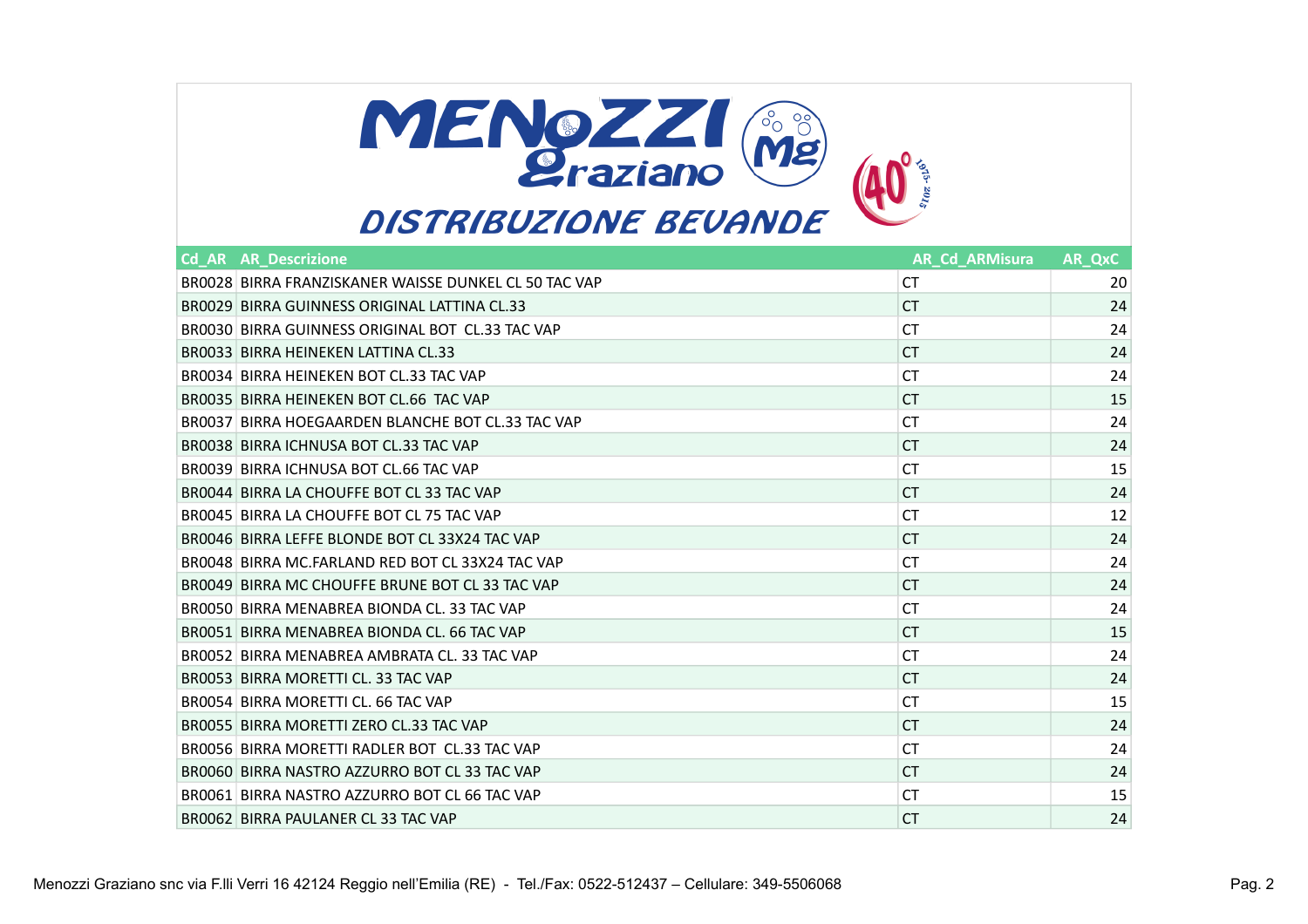

| <b>Cd AR AR Descrizione</b>                        | <b>AR Cd ARMisura</b> | AR QxC          |
|----------------------------------------------------|-----------------------|-----------------|
| BR0063 BIRRA PAULANER WEISSE CL 50 TAC VAP         | СT                    | 20              |
| BR0064 BIRRA PERONI LATTINA CL 33                  | CT.                   | 24              |
| BR0065 BIRRA PERONI BOT.33 TAC VAP                 | СT                    | 24              |
| BR0066 BIRRA PERONI BOT 66 TAC VAP                 | СT                    | 15              |
| BR0067 BIRRA PILSNER URQUELL BOT.33 TAC VAP        | СT                    | 24              |
| BR0075 BIRRA SAN MIGUEL BOT CL100 TAC VAP x12      | <b>CT</b>             | 12              |
| BR0079 BIRRA TENNENT'S SUPER BOT CL 33 TAC VAP     | СT                    | 24              |
| BR0082 BIRRA WARSTEINER BOT CL 33 TAC VAP          | <b>CT</b>             | 24              |
| BR0104 BIRRA LEFFE ROUGE BOT CL 33 TAC VAP         | <b>CT</b>             | 24              |
| BR0105 BIRRA KONIG LUDWIG HELL CL50 TAC VAP        | СT                    | 20              |
| BR0109 BIRRA PERONCINO PERONI BOTT.CL.25 TAC VAP   | СT                    | 24              |
| BR0110 BIRRA DE BOUCANIER CL 33 TAC VAP            | СT                    | 24              |
| BR0114 BIRRA DU BOUCANIER GOLDEN ALE CL.33 TAC VAP | СT                    | 24              |
| BR0118 BIRRA ICHNUSA NON FILTRATA CL.33 VAP        | СT                    | 24              |
| BR0119 BIRRA ICHNUSA NON FILTRATA CL.50 VAP        | СT                    | 15              |
| BR0120 BIRRA LOWENBRAU OKTOBERFEST CL.50 VAP       | СT                    | 20              |
| BR0121 BIRRA ICHNUSA CRUDA CL.33 VAP               | СT                    | 24              |
| BR0124 BIRRA LEFFE BLONDE CL.75 VAP                | СT                    | $6\phantom{1}6$ |
| BR0137 BIRRA RAFFO CL 66x15                        | СT                    | 15              |
| BR0138 BIRRA RAFFO CL 33x24                        | СT                    | 24              |
| BR0140 BIRRA PERONI CHILL LEMON BOT 33 TAC VAP     | СT                    | 24              |
| BR0145 BIRRA MESSINA CRISTALLI DI SALE CL.33 x 24  | СT                    | 24              |
| BR0158 BIRRA KUHBACHER LAGER CL 33x20 VAP          | СT                    | 20              |
| BR0159 BIRRA KUHBACHER PILS CL 33x20 VAP           | СT                    | 20              |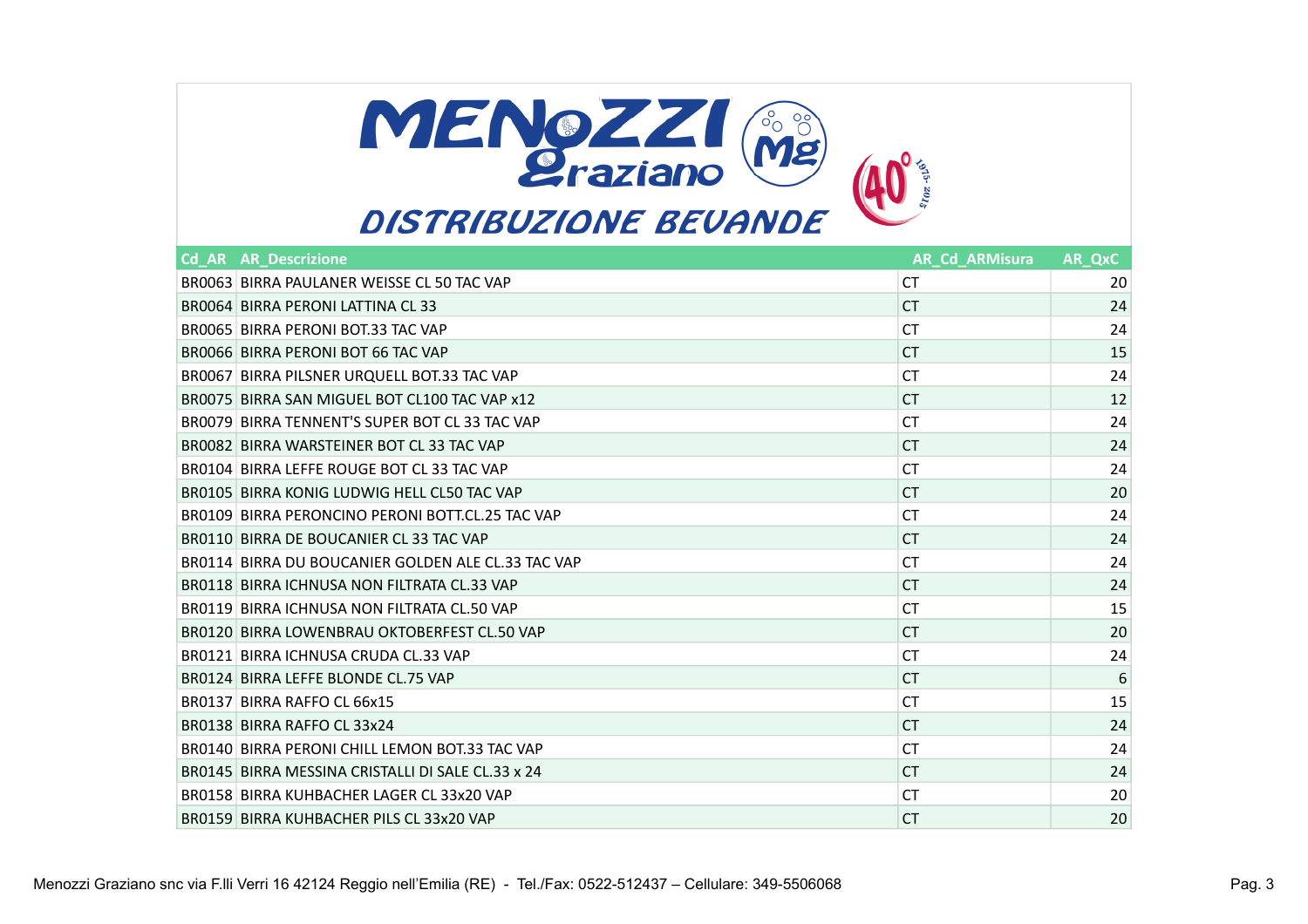

| <b>Cd AR AR Descrizione</b>                                            | <b>AR Cd ARMisura</b> | <b>AR_QxC</b>    |
|------------------------------------------------------------------------|-----------------------|------------------|
| BR0160 BIRRA KUHBACHER X-WEIZEN WAISSE CL 33x20 VAP                    | СT                    | 20               |
| BR0161 BIRRA KUHBACHER FESTBIER CL 33x20 VAP                           | СT                    | 20               |
| BR0162 BIRRA KUHBACHER PECCATOR DOPPELBOCK CL 33x20 VAP                | СT                    | 20               |
| BR0163 BIRRA KUHBACHER RED DOPPELBOCK CL 33x20 VAP                     | СT                    | 20               |
| BR0164 BIRRA KUHBACHER HELL CL 50x20 VAP                               | СT                    | 20               |
| BR0165 BIRRA KUHBACHER EXPORT CL 50x20 VAP                             | <b>CT</b>             | 20               |
| BR0166 BIRRA KUHBACHER JOSEFI AMBRATA CL 50x20 VAP                     | СT                    | 20               |
| BR0167 BIRRA KUHBACHER SCHLOSS WAISSE CL 50x20 VAP                     | СT                    | 20               |
| BR0168 BIRRA KUHBACHER WAISSE DUNKEL CL 50x20 VAP                      | СT                    | 20               |
| BR0169 BIRRA KUHBACHER 1862 KELLER NON FILTRATA MARZEN CL 50x20 VAP    | СT                    | 20               |
| BR0170 BIRRA KUHBACHER RADLER CL 50x20 VAP                             | СT                    | 20               |
| BR0178 BIRRA KUHBACHER SUPER STRONG LAGER 9 CL 33x20 VAP               | СT                    | 20               |
| BR0182 BIRRA MORETTI FILTRATA A FREDDO CL. 55 TAC VAP                  | СT                    | 15               |
| BR0194 BIRRA HEINEKEN SILVER BOT CL.33 TAC VAP                         | СT                    | 24               |
| BR0131 BIRRA ARTIGIANALE BIAVA BIO BLANCHE MELCHIORI CL 50x6           | СT                    | 6                |
| BR0132 BIRRA ARTIGIANALE ROEN BIO PALE ALE MELCHIORI CL 50x6           | СT                    | $\,6\,$          |
| BR0133 BIRRA ARTIGIANALE POMBIER BIO ALLA MELA MELCHIORI CL 50x6       | СT                    | 6                |
| BR0134 BIRRA ARTIGIANALE LA BIONDA TRENTINA BIO HELL MELCHIORI CL 50x6 | СT                    | $\boldsymbol{6}$ |
| BR0154 BIRRA ARTIGIANALE SOGNODORO AMERICAN PALE ALE BUTTIGA CL 33x15  | СT                    | 15               |
| BR0171 BIRRA ARTIGIANALE BIONDA TRENTINA VAL DI NON MELCHIORI CL.75x6  | СT                    | $6\phantom{1}6$  |
| BR0172 BIRRA ARTIGIANALE ROSSA TRENTINA VAL DI NON MELCHIORI CL.75x6   | СT                    | 6                |
| BR0173 BIRRA ARTIGIANALE BIANCA TRENTINA VAL DI NON MELCHIORI CL.75x6  | СT                    | $\,6\,$          |
| BR0174 BIRRA ARTIGIANALE WINTER EDITION 2 LITRI IN LEGNO PETROGNOLA    | BT                    | 1                |
| BR0175 BIRRA ARTIGIANALE WINTER EDITION VAP 0.750x6 PETROGNOLA         | СT                    | 6                |